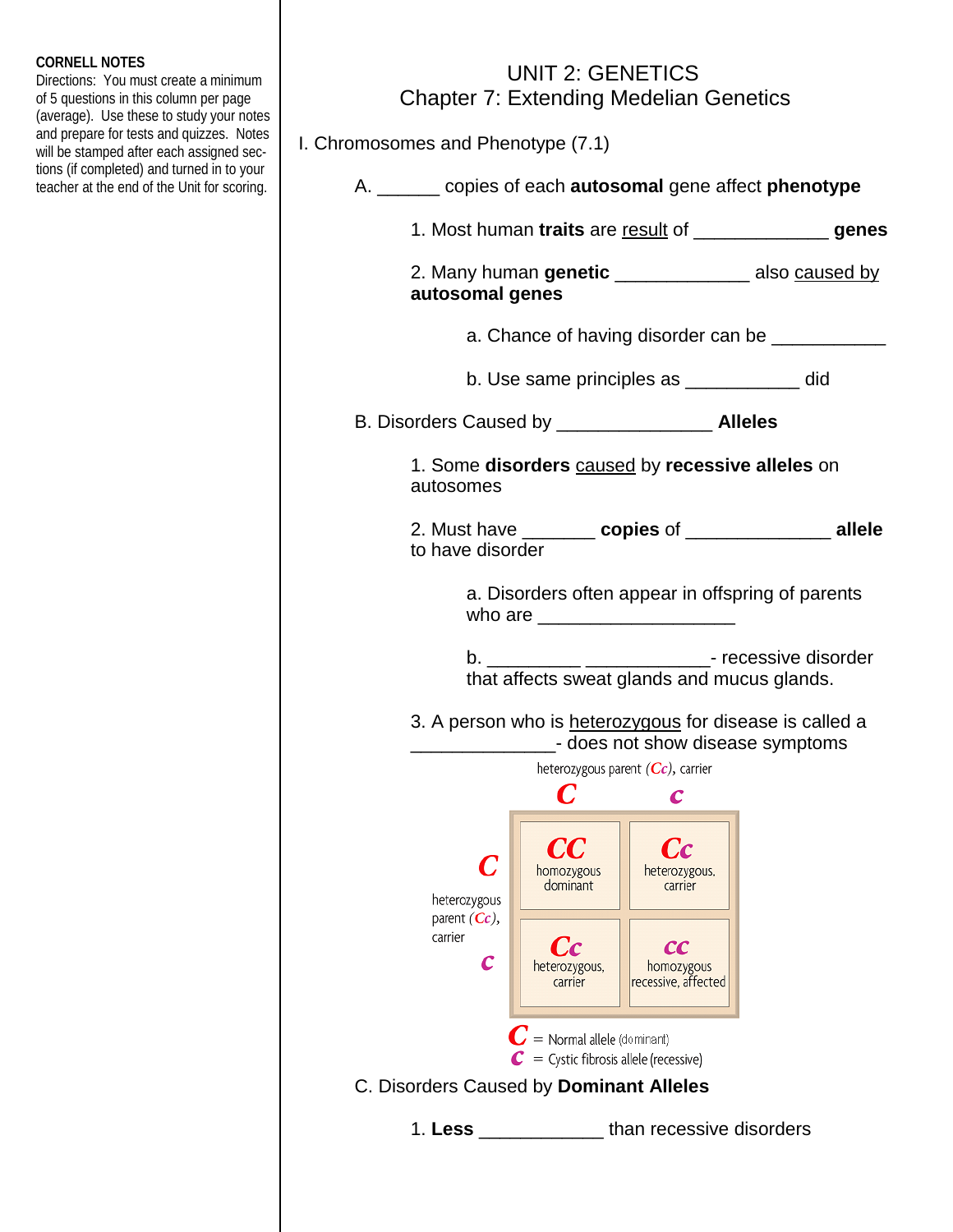|                                                                                       |                           | usually appears during adulthood. | 2. Huntington's Disease- damages nervous system and                                                                                                  |        |
|---------------------------------------------------------------------------------------|---------------------------|-----------------------------------|------------------------------------------------------------------------------------------------------------------------------------------------------|--------|
|                                                                                       |                           |                                   |                                                                                                                                                      |        |
|                                                                                       |                           |                                   | b. Since disease strikes later in life, person can<br>have children before disease appears. Allele is<br>passed on even though disease is __________ |        |
|                                                                                       |                           |                                   | E. Males and Females can differ in ________-linked traits                                                                                            |        |
|                                                                                       |                           |                                   | 1. Mendel figured out much about heredity, but did not                                                                                               |        |
|                                                                                       |                           |                                   | a. Mendel only studied __________________traits                                                                                                      |        |
|                                                                                       |                           |                                   | b. Expression of genes on sex chromosomes<br>from autosomal genes                                                                                    |        |
| 2. Sex-linked Genes                                                                   |                           |                                   |                                                                                                                                                      |        |
| a. Genes located on sex-chromosomes called<br>_______ <sup>_</sup> ____________ genes |                           |                                   |                                                                                                                                                      |        |
|                                                                                       |                           |                                   | b. Many species have specialized sex                                                                                                                 |        |
|                                                                                       |                           | $XY$ are $\qquad \qquad$          | 1). In mammals and some other animals,                                                                                                               |        |
|                                                                                       |                           |                                   | 2). X chromosome much                                                                                                                                | than Y |
|                                                                                       |                           | 3. Expression of Sex-Linked Genes |                                                                                                                                                      |        |
|                                                                                       |                           | chromosome (____)                 | a. Males only have _______ copy of each                                                                                                              |        |
|                                                                                       | female parent $(XX)$<br>X |                                   | 1). Express all ________<br>each chromosome                                                                                                          | on     |
| $\mathbf X$<br>male parent                                                            | female                    | <b>XX</b><br>female               | 2). No second copy of another<br>allele to mask effects of another<br>allele (all recessive alleles                                                  |        |
| (XY)<br>Y                                                                             | XY<br>male                | XY<br>male                        |                                                                                                                                                      |        |
|                                                                                       |                           |                                   |                                                                                                                                                      |        |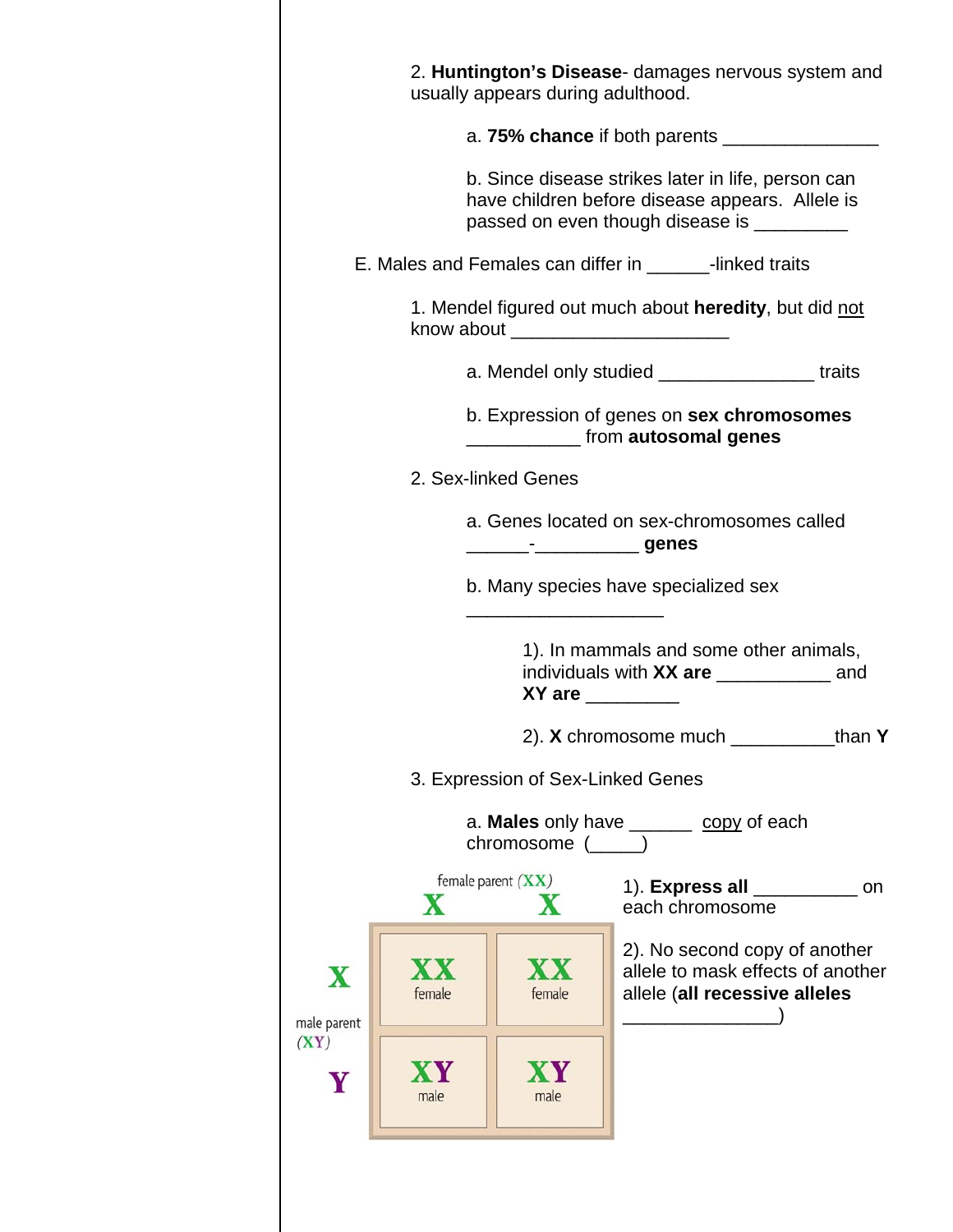|                                                         |                                            | b. In each cell of female, one of two<br>X-chromosome is randomly " <b>COVERTY</b> 2001                                                                                                                                                                                                                                                                 |                      |  |
|---------------------------------------------------------|--------------------------------------------|---------------------------------------------------------------------------------------------------------------------------------------------------------------------------------------------------------------------------------------------------------------------------------------------------------------------------------------------------------|----------------------|--|
|                                                         |                                            | 1). Called X Chromosome _________                                                                                                                                                                                                                                                                                                                       |                      |  |
|                                                         |                                            | 2). Creates <b>patchwork</b> of two types of cells                                                                                                                                                                                                                                                                                                      |                      |  |
| II. Complex Patterns of Inheritance (7.2)               |                                            |                                                                                                                                                                                                                                                                                                                                                         |                      |  |
|                                                         |                                            | A. Phenotypes can depend on interactions of _____________                                                                                                                                                                                                                                                                                               |                      |  |
|                                                         |                                            | 1. Many traits are result from alleles with range of<br>dominance, rather than a strict ___________________ and<br><u>Les and the substitutions of the substitutions of the substitutions of the substitutions of the substitutions of the substitutions of the substitutions of the substitutions of the substitutions of the substitutions of the</u> |                      |  |
| 2. In many cases, phenotypes result from multiple _____ |                                            |                                                                                                                                                                                                                                                                                                                                                         |                      |  |
| <b>B. Incomplete Dominance</b>                          |                                            |                                                                                                                                                                                                                                                                                                                                                         |                      |  |
|                                                         |                                            | 1. ____________ allele completely dominant                                                                                                                                                                                                                                                                                                              |                      |  |
| 2. Heterozygous phenotype somewhere between             |                                            |                                                                                                                                                                                                                                                                                                                                                         |                      |  |
| C. Codominance                                          |                                            |                                                                                                                                                                                                                                                                                                                                                         |                      |  |
|                                                         |                                            | 1. Both traits are expressed _____________                                                                                                                                                                                                                                                                                                              |                      |  |
|                                                         |                                            | 2. Can sometimes look like "blending" of traits, but<br>actually show ____________________ of both                                                                                                                                                                                                                                                      |                      |  |
|                                                         | type is example of codominance<br>3. Human |                                                                                                                                                                                                                                                                                                                                                         |                      |  |
|                                                         |                                            | a. Also has ______ different alleles-trait also<br>considered a ________________________________trait                                                                                                                                                                                                                                                   |                      |  |
|                                                         |                                            | b. When alleles are neither dominant of recessive<br>(in both incomplete and codominance) use<br>case letters with either subscripts<br>or superscripts)                                                                                                                                                                                                |                      |  |
|                                                         |                                            | PHENOTYPE (BLOOD TYPE)                                                                                                                                                                                                                                                                                                                                  | <b>GENOTYPES</b>     |  |
|                                                         | A                                          | antigen A                                                                                                                                                                                                                                                                                                                                               | $P^A$ or $P^i$       |  |
|                                                         | B                                          | antigen B                                                                                                                                                                                                                                                                                                                                               | $I^B I^B$ or $I^B I$ |  |
|                                                         | AB                                         | both<br>antigens                                                                                                                                                                                                                                                                                                                                        | $I^A I^B$            |  |
|                                                         | O                                          | no antigens                                                                                                                                                                                                                                                                                                                                             | Ϊİ                   |  |
|                                                         |                                            |                                                                                                                                                                                                                                                                                                                                                         |                      |  |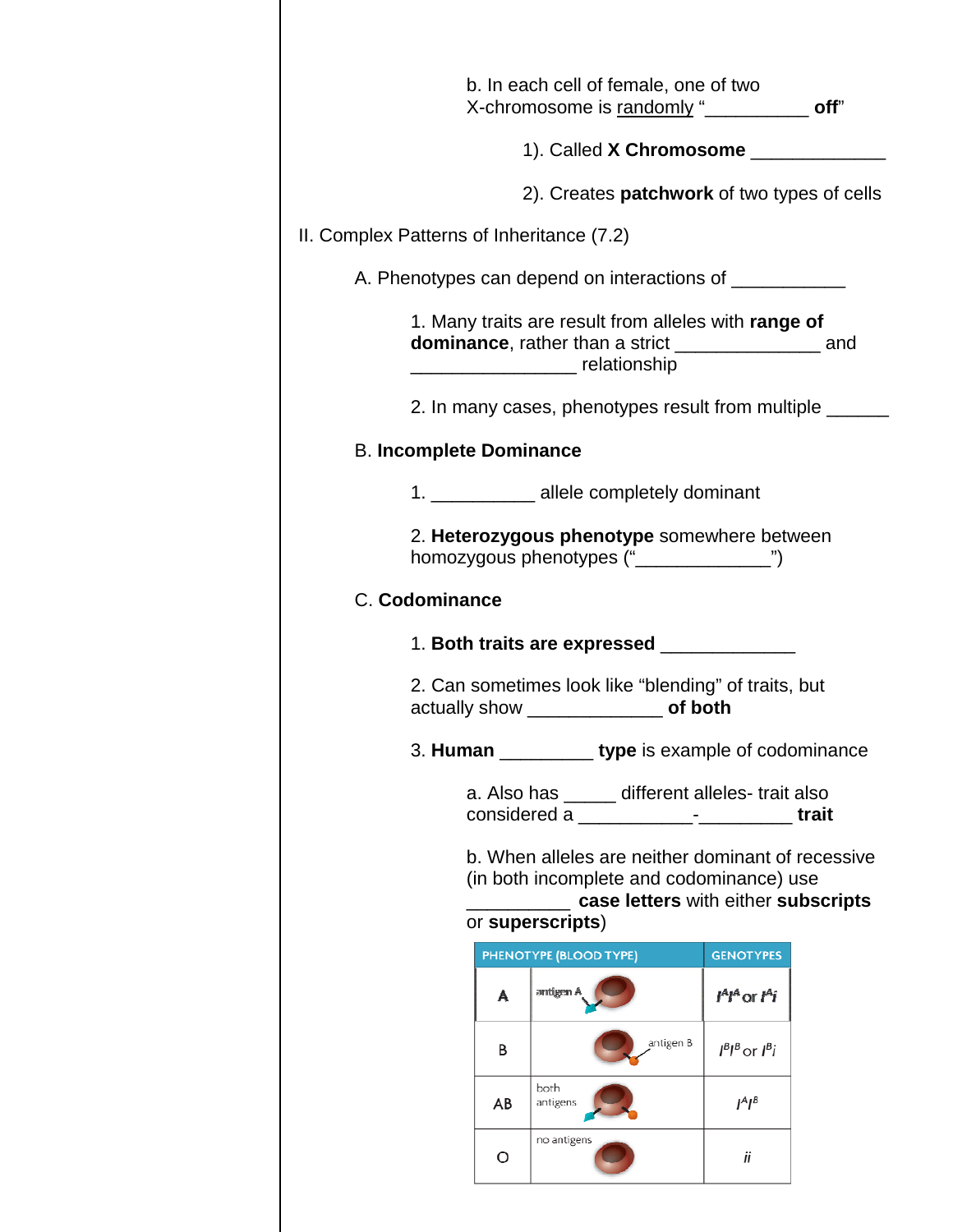|                                     |                                                                                       | 1. _____________ traits- two or more genes determine trait                                                                                                                                                               |
|-------------------------------------|---------------------------------------------------------------------------------------|--------------------------------------------------------------------------------------------------------------------------------------------------------------------------------------------------------------------------|
|                                     | a. ___________ color result of four genes that<br>interact to produce range of colors |                                                                                                                                                                                                                          |
| well)                               |                                                                                       | b. Human eye color shows at least ____genes<br>(hypothesize that are still genes undiscovered as                                                                                                                         |
|                                     |                                                                                       | the others. ____________ is caused by this type of gene                                                                                                                                                                  |
|                                     | 3. The ______________________ interacts with genotype                                 |                                                                                                                                                                                                                          |
|                                     | a. _____________________ is more than sum of<br>gene expression                       |                                                                                                                                                                                                                          |
|                                     | b. Sex of sea turtles depends on genes and<br>develop determine sex                   | environment. __________________ when eggs                                                                                                                                                                                |
|                                     |                                                                                       | c. Human traits also affected by environment                                                                                                                                                                             |
| III. Gene Linkage and Mapping (7.3) |                                                                                       |                                                                                                                                                                                                                          |
|                                     |                                                                                       |                                                                                                                                                                                                                          |
|                                     |                                                                                       |                                                                                                                                                                                                                          |
|                                     | 1. Thomas Hunt Morgan worked with fruit flies<br>____________ melanogaster)           |                                                                                                                                                                                                                          |
| chromosome)                         |                                                                                       |                                                                                                                                                                                                                          |
| (crossing over)                     |                                                                                       | 3. Morgan concluded that because linked genes were<br>not inherited together every time that chromosomes                                                                                                                 |
|                                     |                                                                                       | B. Linkage maps estimate ______________ between genes                                                                                                                                                                    |
|                                     |                                                                                       | 2. Some traits seemed to be inherited together. Morgan<br>called them _____________traits. (found on ________<br>must exchange homologous genes during __________<br>1. Closer together- more _______ inherited together |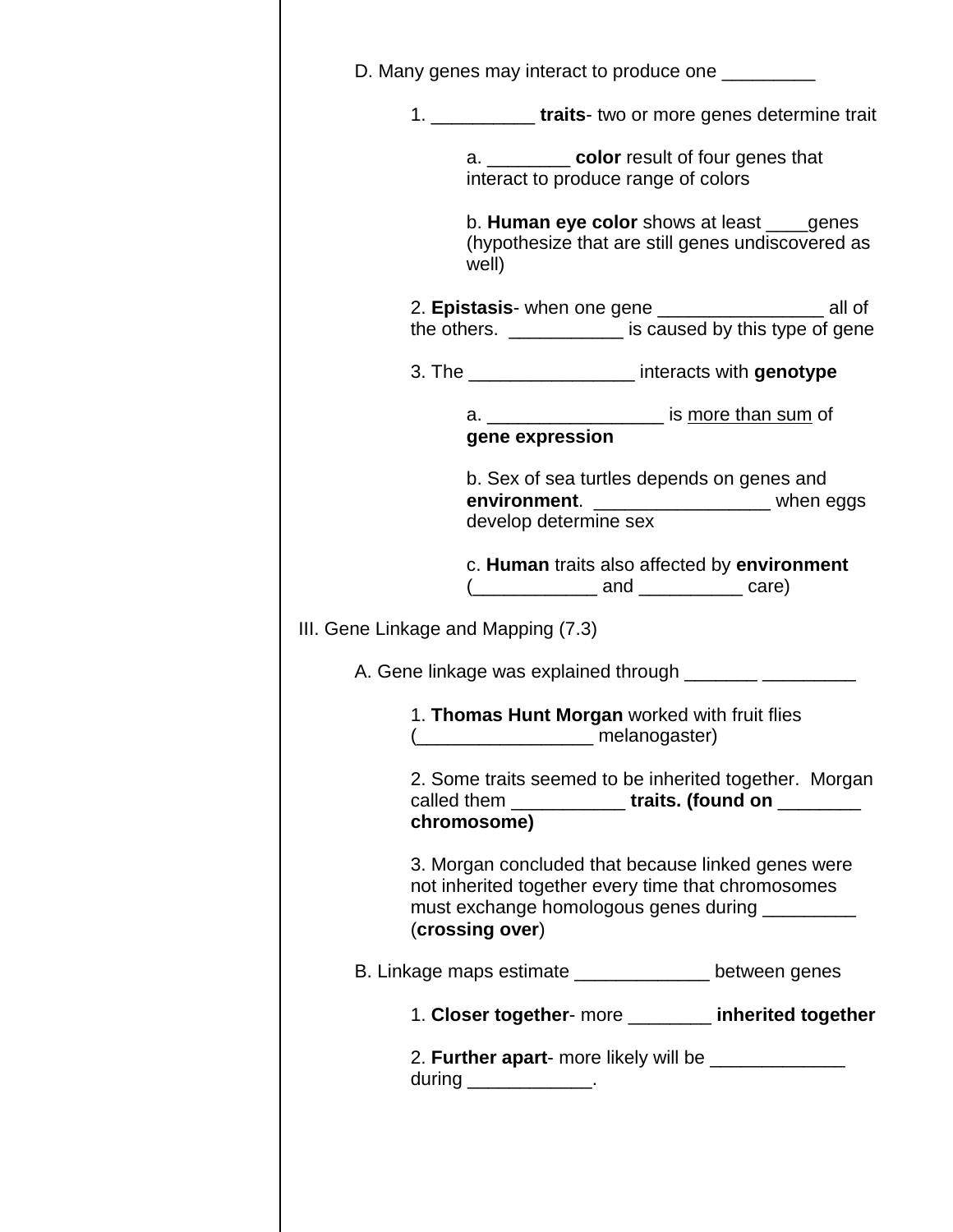| A. Human genetics follows the patterns seen in other organisms                                                                                  |
|-------------------------------------------------------------------------------------------------------------------------------------------------|
| 1. Meiosis _________________________ assorts chromosomes<br>when gametes are made for sexual reproduction                                       |
| 3. Human heredity involves same relationships between<br>alleles (dominant/recessive, polygenic, sex-linked, etc)                               |
| B. Inheritance of some traits very ___________                                                                                                  |
| 1. Multiple genes and alleles can __________                                                                                                    |
| 2. ____________-gene traits can still be observed                                                                                               |
| a. Many examples of single-gene traits (hairline-                                                                                               |
| b. Many genetic _____________________ also caused by<br>single-gene traits (Huntington's disease,<br>hemophilia, Duchenne's muscular dystrophy) |
| c. Much of what is known about human genetics                                                                                                   |
| C. Females can carry a sex-linked genetic disorder                                                                                              |
| 1. Both male and females can be carriers of<br>disorders disorders                                                                              |
| 2. Only females can be carriers of __-linked disorders                                                                                          |
| 3. Many genetic disorders carried on ____-chromosome                                                                                            |
| a. Male who has gene for disorder on<br>X-chromosome will have ___________                                                                      |
| b. Males more ____________ to have this disorder                                                                                                |
| D. A _________________ is a chart for tracing genes in a family                                                                                 |
| 1. Phenotypes are used to infer _________________ on a<br>pedigree                                                                              |
| 2. Autosomal genes show different __________________on a<br>pedigree than sex-linked genes.                                                     |
|                                                                                                                                                 |